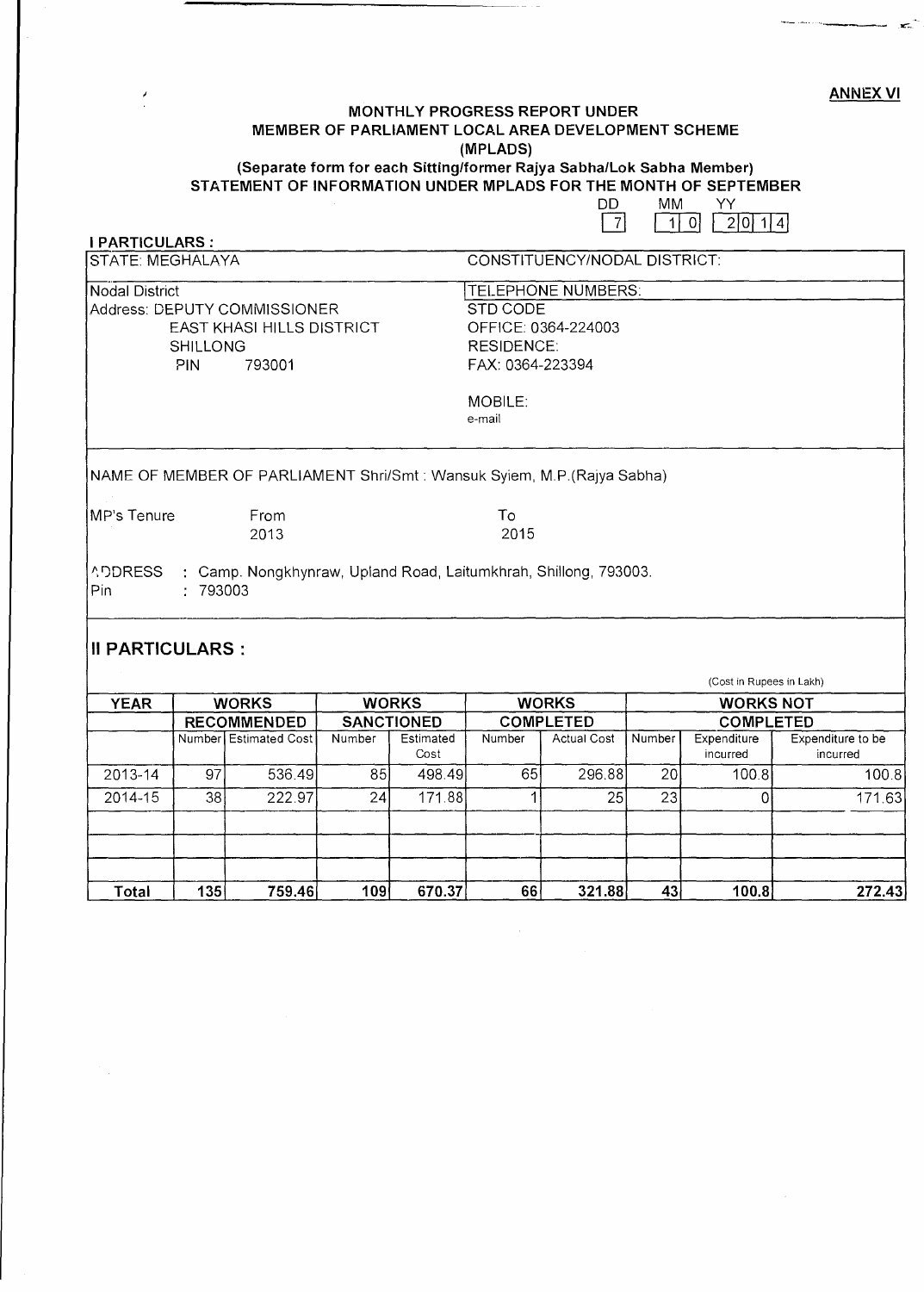# **III**{ **FUNDS RECEIVED AND UTILIZED**

|                                                                                                                                               |                                                          | (Rs. In Lakh)                                 |                 |              |         |                       |                |              |  |  |  |
|-----------------------------------------------------------------------------------------------------------------------------------------------|----------------------------------------------------------|-----------------------------------------------|-----------------|--------------|---------|-----------------------|----------------|--------------|--|--|--|
| <b>YEAR</b>                                                                                                                                   | <b>FUNDS</b>                                             | <b>INTEREST</b>                               | <b>FUNDS</b>    | <b>TOTAL</b> |         | <b>FUNDS UTILISED</b> | <b>BALANCE</b> |              |  |  |  |
|                                                                                                                                               | <b>RECEIVED</b>                                          | <b>ACCRUED</b>                                | <b>RECEIVED</b> | <b>FUNDS</b> | SC & ST | Other                 | Total          | <b>FUNDS</b> |  |  |  |
|                                                                                                                                               | <b>FROM GOI</b>                                          |                                               | ON              |              | area    |                       |                |              |  |  |  |
|                                                                                                                                               |                                                          |                                               | DISTRIBUTION    |              |         |                       |                |              |  |  |  |
| 2013-14                                                                                                                                       | 500                                                      |                                               |                 | 500          | 367.68  | 30 <sup>1</sup>       | 397.68         | 102.32       |  |  |  |
| 2014-15                                                                                                                                       | 0                                                        |                                               |                 | ∩            | 25      | 0                     | 25             | 0            |  |  |  |
|                                                                                                                                               |                                                          |                                               |                 |              |         |                       |                |              |  |  |  |
|                                                                                                                                               |                                                          |                                               |                 |              |         |                       |                |              |  |  |  |
|                                                                                                                                               |                                                          |                                               |                 |              |         |                       |                |              |  |  |  |
| <b>TOTAL</b>                                                                                                                                  | 500                                                      | $\bf{0}$                                      |                 | 500          | 392.68  | 30 <sub>1</sub>       | 422.68         | 77.32        |  |  |  |
|                                                                                                                                               |                                                          | Funds received from the Government of India   |                 |              |         | 500                   |                |              |  |  |  |
| $\begin{array}{c} \begin{array}{c} \text{(a)} \\ \text{(b)} \end{array} \\ \begin{array}{c} \text{(c)} \\ \text{(d)} \end{array} \end{array}$ |                                                          | Amount of interest accrued on the funds       |                 |              |         |                       |                |              |  |  |  |
|                                                                                                                                               | Funds received on distribution                           |                                               |                 |              |         |                       |                |              |  |  |  |
|                                                                                                                                               | $TOTAL$ $(a+b+c)$                                        |                                               |                 |              |         | 500                   |                |              |  |  |  |
|                                                                                                                                               | Total cost of works sanctioned                           |                                               |                 |              |         | 670.37                |                |              |  |  |  |
| (f)                                                                                                                                           |                                                          | Total Unsanctioned Balance available with the |                 |              |         |                       |                |              |  |  |  |
|                                                                                                                                               | Constituency (d - e)                                     |                                               |                 |              |         |                       |                | $-170.37$    |  |  |  |
| $\overline{(g)}$                                                                                                                              | Actual Expenditure incurred by the implementing Agencies |                                               |                 | 422.68       |         |                       |                |              |  |  |  |
| $\frac{(g1)}{(g2)}$<br>$\frac{(g2)}{(h)}$                                                                                                     | Amount transerred to other MP's through distribution     |                                               |                 |              |         |                       |                |              |  |  |  |
|                                                                                                                                               | Actual fund utilized $(g + g1)$                          |                                               |                 |              |         |                       |                | 422.68       |  |  |  |
|                                                                                                                                               | Total funds available with the Constituency (d-g2)       |                                               |                 |              |         |                       |                | 77.32        |  |  |  |
|                                                                                                                                               | Funds required to completes the sanctioned works         |                                               |                 |              |         |                       |                |              |  |  |  |
| $\overline{(\mathbf{j})}$                                                                                                                     | Savings for Distribution to Successor MPs                |                                               |                 |              |         |                       |                |              |  |  |  |
| (k)                                                                                                                                           | Number of works inspected by District Authority          |                                               |                 |              |         |                       |                |              |  |  |  |
|                                                                                                                                               |                                                          |                                               |                 |              |         |                       |                |              |  |  |  |
|                                                                                                                                               | During the month<br>(a)                                  |                                               |                 |              |         |                       | 20             |              |  |  |  |
|                                                                                                                                               | Cumulative<br>(b)                                        |                                               |                 |              |         |                       |                | 80%          |  |  |  |